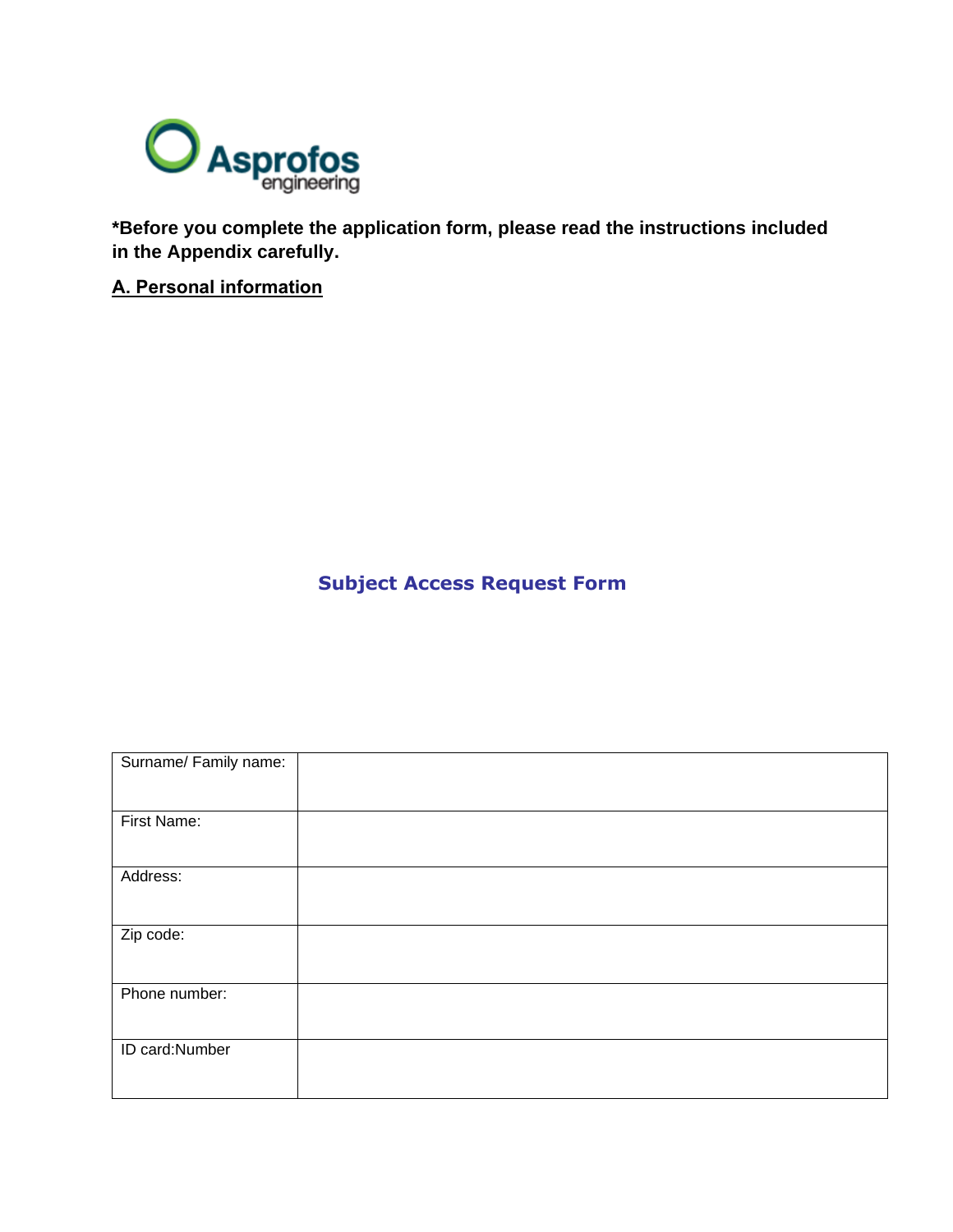

Email address:

### **Β. Data Subject's status/association with the Company**

In order to validate your personal data, please check the following information. How are you associated with the Company (Please fill in with Χ):

| Employee: $\square$                                    |
|--------------------------------------------------------|
| Client: $\square$                                      |
| Supplier / Vendor: □                                   |
| Collaborator: $\square$                                |
| Other: $\square$                                       |
| If you chose "Collaborator" or "Other" please specify: |

# **C. Request**

Please describe the way in which you require the Company to take action with regard to your personal data:

## **D. Further information concerning your request**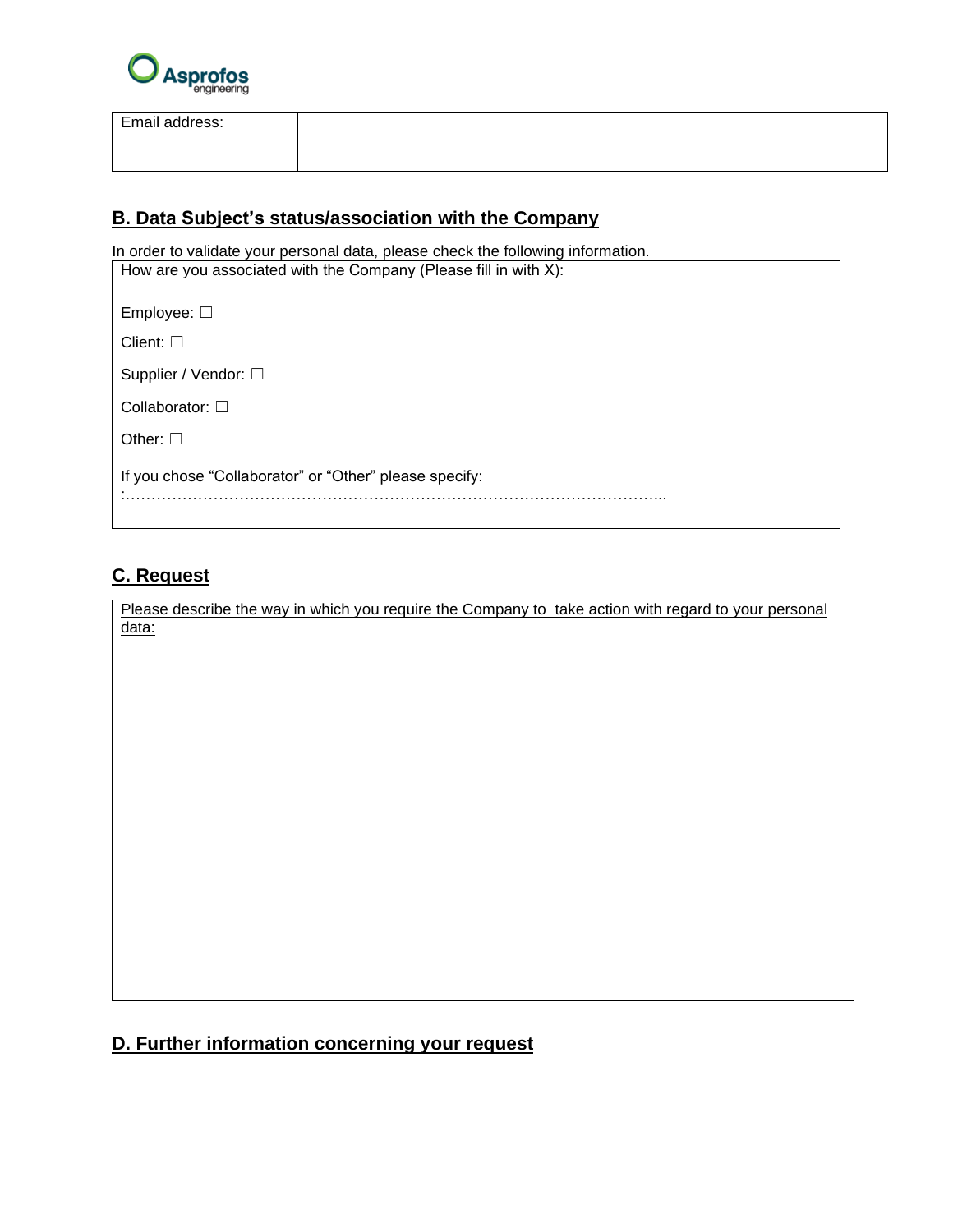

| Does your request have any relation to a specific event or | <b>YES</b> | NΟ |
|------------------------------------------------------------|------------|----|
| period of time?                                            |            |    |
|                                                            |            |    |

If "YES" please specify:

| Event:       |  |
|--------------|--|
|              |  |
|              |  |
|              |  |
| Time period: |  |
|              |  |
|              |  |
|              |  |

# **E. Declaration**

| and agree to the terms of this Access Request Form. I also confirm that the personal data given to the<br>Company are accurate. I fully acknowledge that the company has the right to verify the data and to<br>request additional information if needed for verification purposes.<br>Signature: |  |
|---------------------------------------------------------------------------------------------------------------------------------------------------------------------------------------------------------------------------------------------------------------------------------------------------|--|
| Date:                                                                                                                                                                                                                                                                                             |  |
| Please return the completed form to the following address:                                                                                                                                                                                                                                        |  |
| Data Protection Officer email: DPO@helpe.gr<br>Phone number: 210 6302252<br>Address: 8A Chimarras str., GR 151 25-Maroussi                                                                                                                                                                        |  |

### **F. Request form on behalf of the Data Subject**

If you are making this request on behalf of someone else, please provide a power of attorney, complete the following information about yourself and the data subject and sign the above declaration:

### **Representative's personal data**

| Surname/ Family name: |  |
|-----------------------|--|
|                       |  |
|                       |  |
| First Name:           |  |
|                       |  |
|                       |  |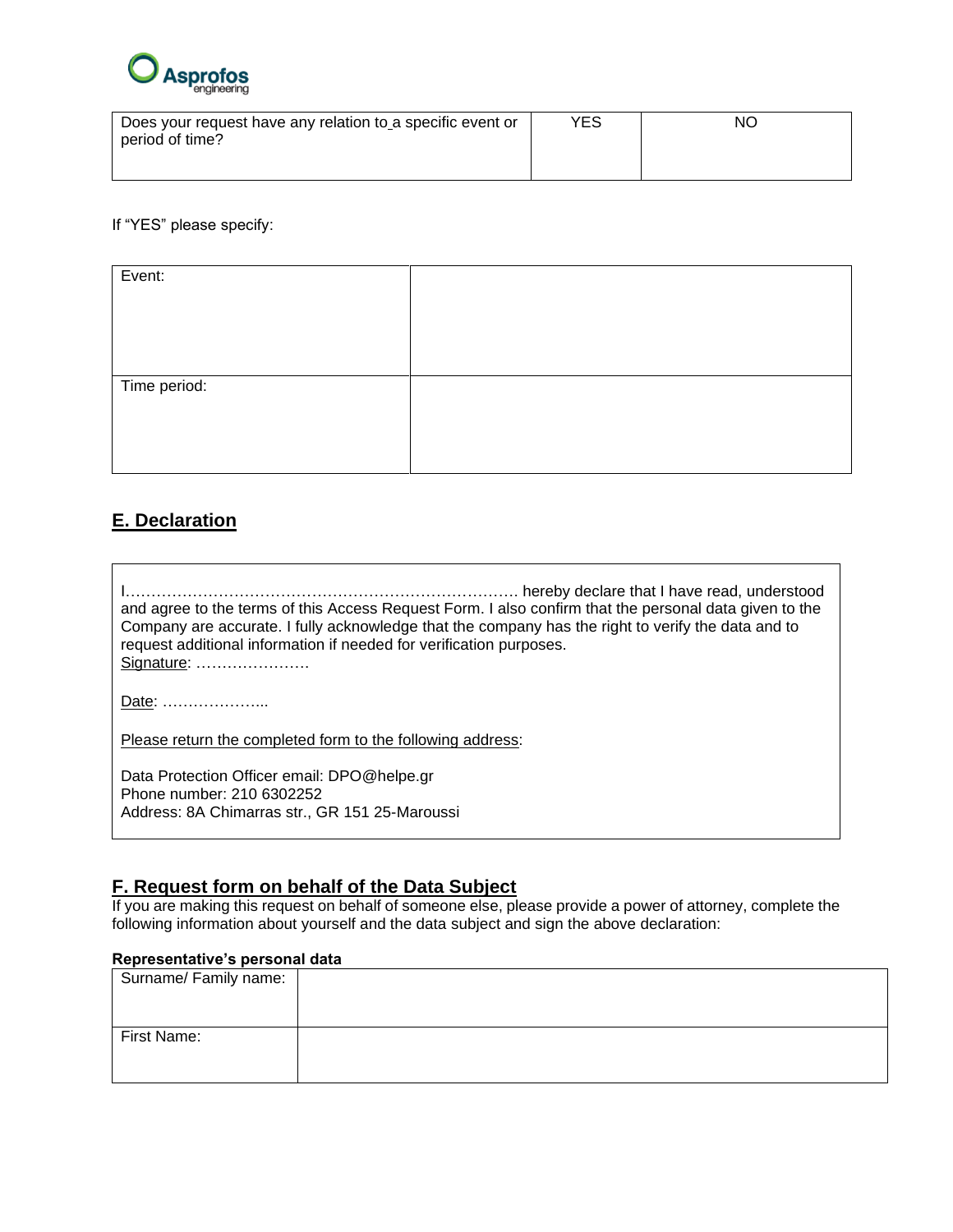

| Address:              |  |
|-----------------------|--|
|                       |  |
| Zip code:             |  |
|                       |  |
| Phone number:         |  |
|                       |  |
| <b>ID card Number</b> |  |
|                       |  |
| Email address:        |  |
|                       |  |

#### **Data Subject's personal data**

| Surname/Family name: |  |
|----------------------|--|
|                      |  |
| First Name:          |  |
| Address:             |  |
| Zip code:            |  |
| Phone number:        |  |
| ID card:             |  |
| Email address:       |  |

### **Appendix – Terms of Access Request Form**

- 1. The form must include all the necessary information/documentation in order to enable the Company to respond to your request.
- 2. If the criteria are met, the request is then forwarded to the IT department, the Directorate of Internal Finance and Administrative Services of Asprofos, which assesses whether or not there is a technical complexity that may in return affect the time that is required for the request to be implemented and in doing so there is a risk of failing to meet the thirty (30) day deadline as it is set by GDPR. In the event that the request is too complex for the Company's IT Systems to handle and